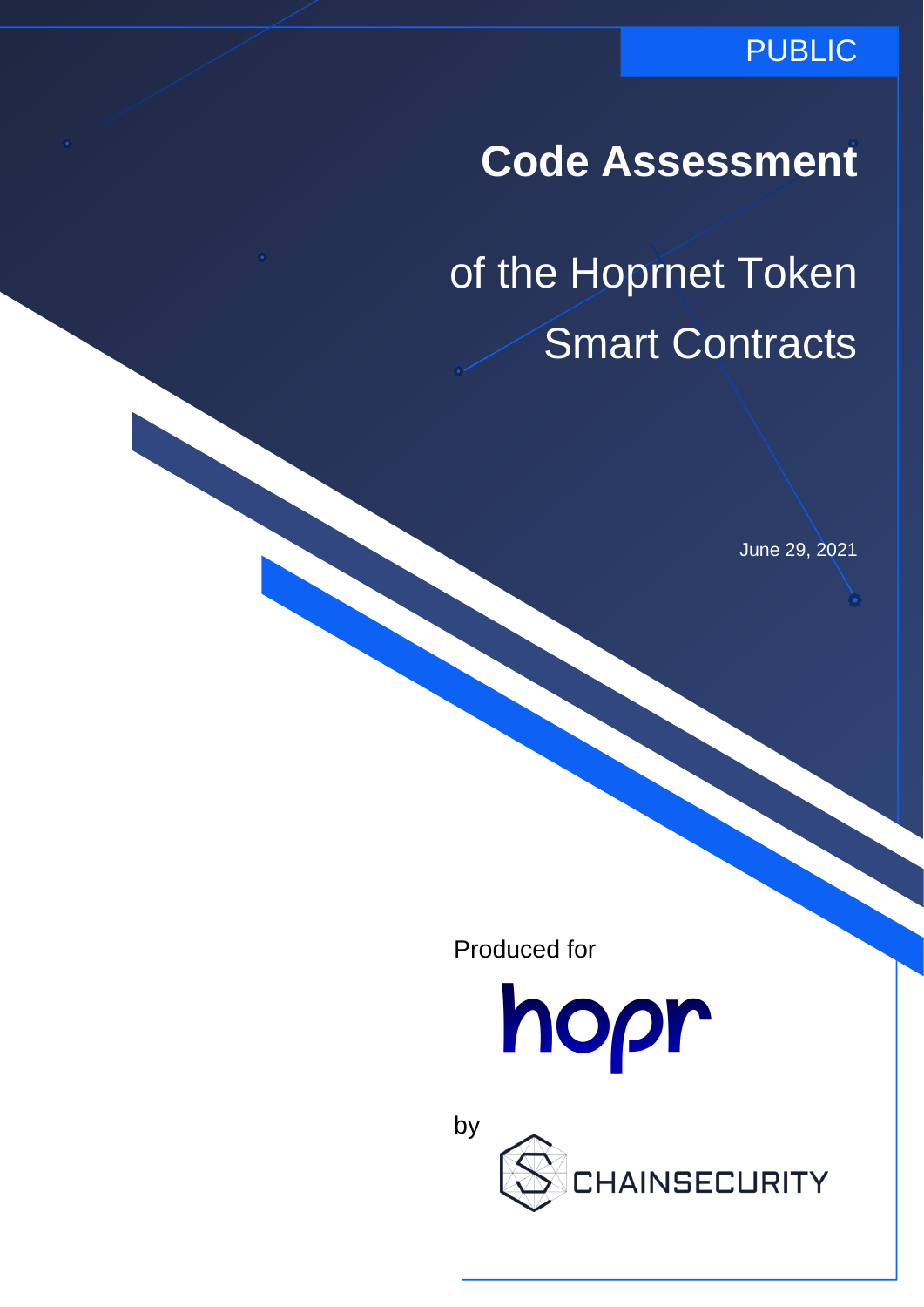## **Contents**

 $\circledS$ 

| <b>1 Executive Summary</b>      | $\mathbf{3}$    |
|---------------------------------|-----------------|
| <b>2 Assessment Overview</b>    | $\overline{4}$  |
| 3 Limitations and use of report | $\sqrt{5}$      |
| 4 Terminology                   | $6\phantom{1}6$ |
| 5 Findings                      | 7               |
| <b>6 Resolved Findings</b>      | 8               |
| <b>Notes</b>                    | 14              |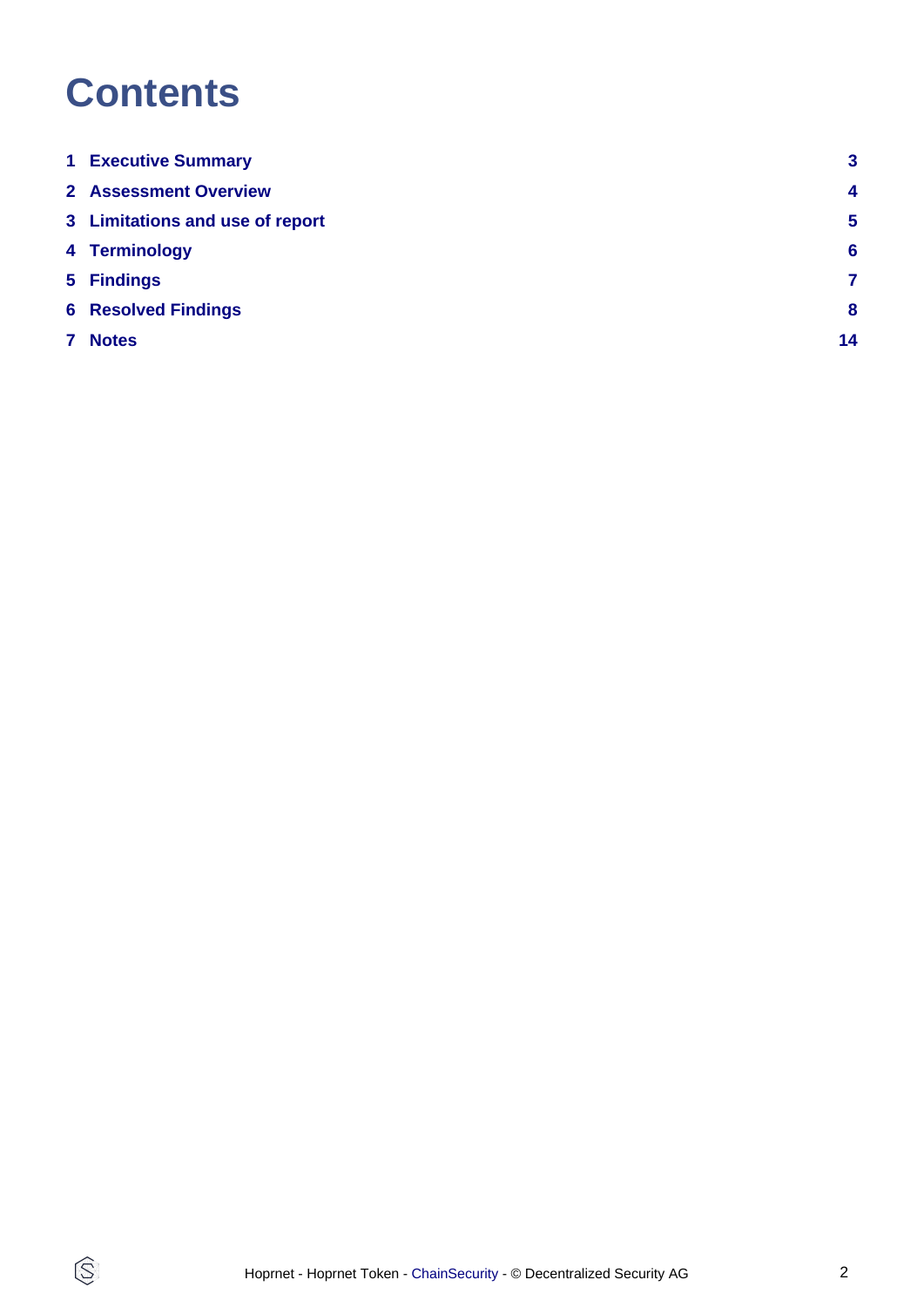# <span id="page-2-0"></span>**1 Executive Summary**

Dear Sebastian,

First and foremost we would like to thank Hoprnet for giving us the opportunity to assess the current state of their Hoprnet Token system. This document outlines the findings, limitations, and methodology of our assessment.

We hope that this assessment provides more insight into the current implementation and provides valuable findings. We are happy to receive questions and feedback to improve our service and are highly committed to further support your project.

Sincerely yours,

IS.

the ChainSecurity team

## **1.1 Overview of the Findings**

Below we provide a brief numerical overview of the findings and how they have been addressed.

| <b>Critical</b> -Severity Findings |  | $\Omega$ |
|------------------------------------|--|----------|
| <b>High-Severity Findings</b>      |  | 2        |
| <b>• Code Corrected</b>            |  | 2        |
| <b>Medium</b> -Severity Findings   |  |          |
| • Code Corrected                   |  |          |
| <b>Low</b> )-Severity Findings     |  | 6        |
| <b>Code Corrected</b>              |  | 5        |
| <b>Risk Accepted</b>               |  |          |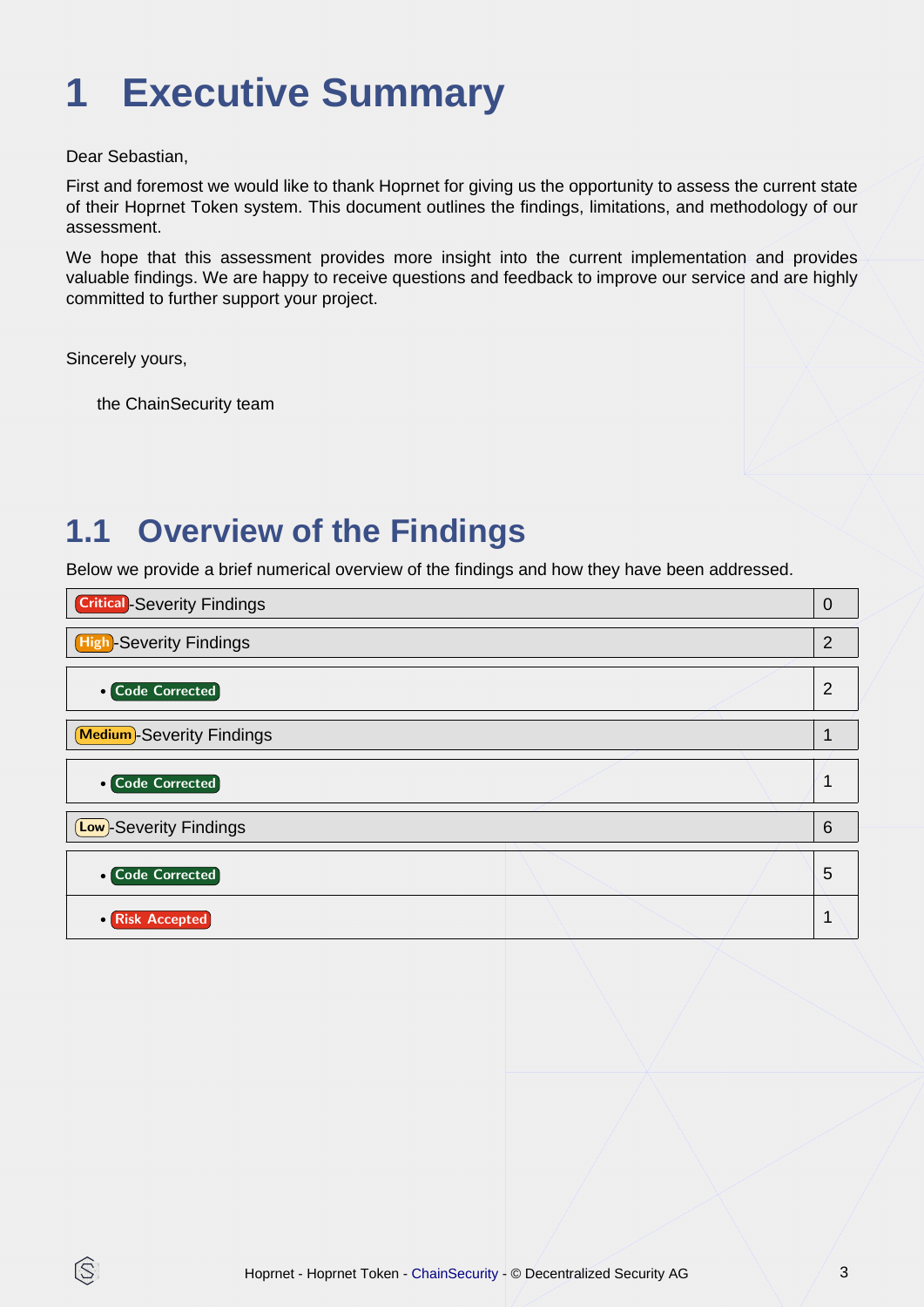# <span id="page-3-1"></span><span id="page-3-0"></span>**2 Assessment Overview**

In this section we briefly describe the overall structure and scope of the engagement including the code commit which is referenced throughout this report.

## **2.1 Scope**

The general scope of the assessment is set out in our engagement letter with Hoprnet dated January 18, 2020. The assessment was performed on the source code files inside the Hoprnet Token repository based on the documentation files. The table below indicates the code versions relevant to this report and when they were received.

|   | )at<br>e | Commit Hash                              | <b>Note</b>     |
|---|----------|------------------------------------------|-----------------|
|   | Feb      | 663ed4292cabe218923322133d3058d8cdae86a9 | Initial Version |
|   | Feb      | 08a82abaf4478d4ec7b42e8a10bdf38cb28d8d8e | Second Version  |
| 3 | Mar      | b89f84e74f314b90d26d615799a27f785f3eba86 | Third Version'  |

For the solidity smart contracts, the compiler version 0.6.6 was chosen.

### **2.1.1 Excluded from scope**

All files except for the HoprToken and the HoprDistributor and their dependencies are out of scope of this audit.

## **2.2 System Overview**

This system overview describes the initially received version ((Version 1)) of the contracts as defined in the [Assessment Overview](#page-3-1).

Furthermore, in the findings section we have added a version icon to each of the findings to increase the readability of the report.

Hoprnet's token implementation extend the ERC777 with a snapshot ability. Due to the chosen data types at most 3.4 \* 10\*\*20 tokens (with 18 decimals) can exist. An additional distribution contract manages different vesting schemes. The Token is mintable by a minter role. The distribution contract calls the mint function to distribute the token and, hence, needs to have the minter role. Additionally, a default admin role exists to grant permissions to the minter role. The token distribution is flexible and one account can be part of different distribution schemes.

All implicit and explicitly defined roles are:

- The user
- The default admin
- The minter

ÍŜ

- An operator (ERC 777)
- Allowed spenders (ERC 20)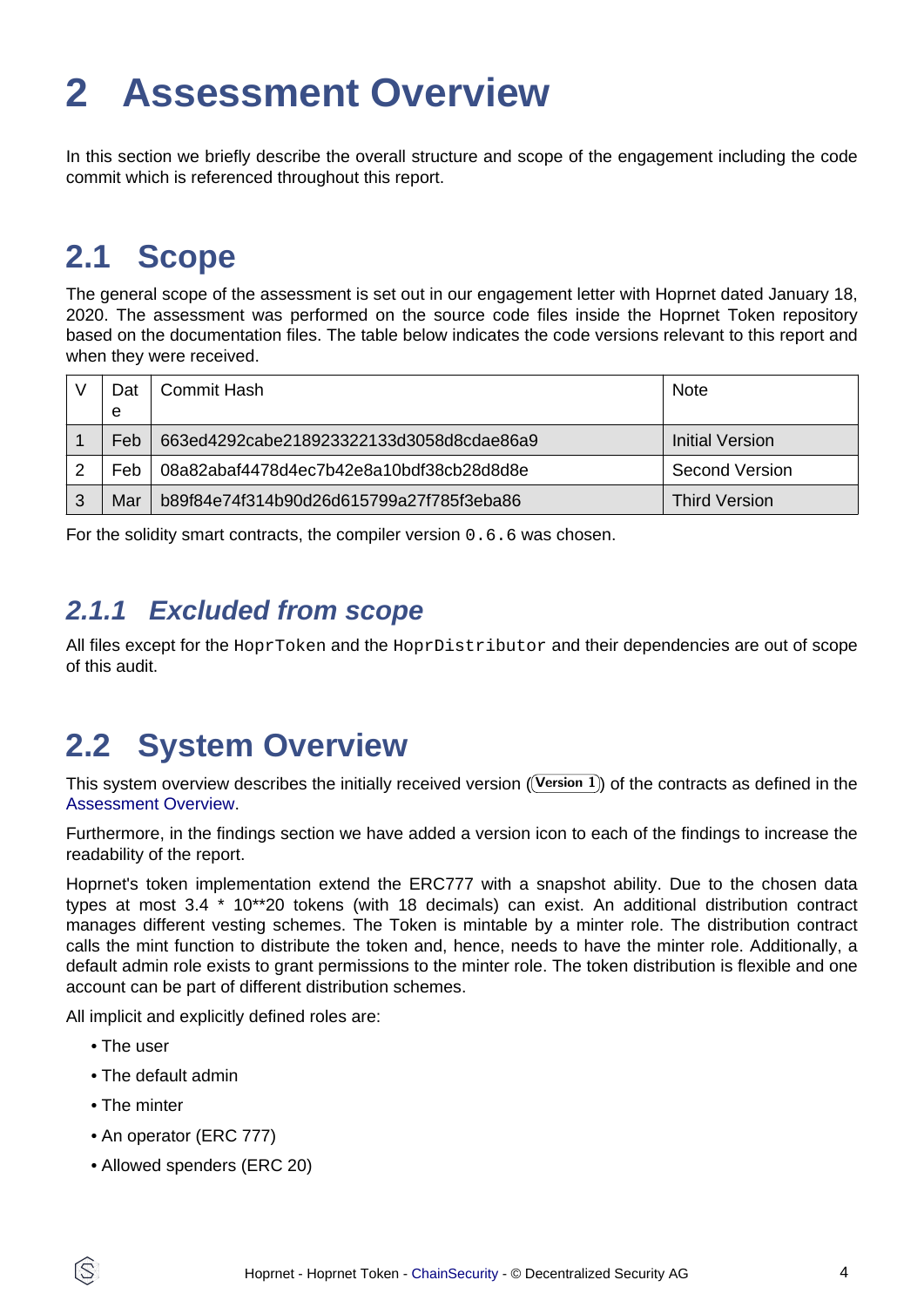## <span id="page-4-0"></span>**3 Limitations and use of report**

Security assessments cannot uncover all existing vulnerabilities; even an assessment in which no vulnerabilities are found is not a guarantee of a secure system. However, code assessments enable discovery of vulnerabilities that were overlooked during development and areas where additional security measures are necessary. In most cases, applications are either fully protected against a certain type of attack, or they are completely unprotected against it. Some of the issues may affect the entire application, while some lack protection only in certain areas. This is why we carry out a source code assessment aimed at determining all locations that need to be fixed. Within the customer-determined time frame, ChainSecurity has performed an assessment in order to discover as many vulnerabilities as possible.

The focus of our assessment was limited to the code parts associated with the items defined in the engagement letter on whether it is used in accordance with its specifications by the user meeting the criteria predefined in the business specification. We draw attention to the fact that due to inherent limitations in any software development process and software product an inherent risk exists that even major failures or malfunctions can remain undetected. Further uncertainties exist in any software product or application used during the development, which itself cannot be free from any error or failures. These preconditions can have an impact on the system's code and/or functions and/or operation. We did not assess the underlying third party infrastructure which adds further inherent risks as we rely on the correct execution of the included third party technology stack itself. Report readers should also take into account the facts that over the life cycle of any software product changes to the product itself or to its environment, in which it is operated, can have an impact leading to operational behaviours other than initially determined in the business specification.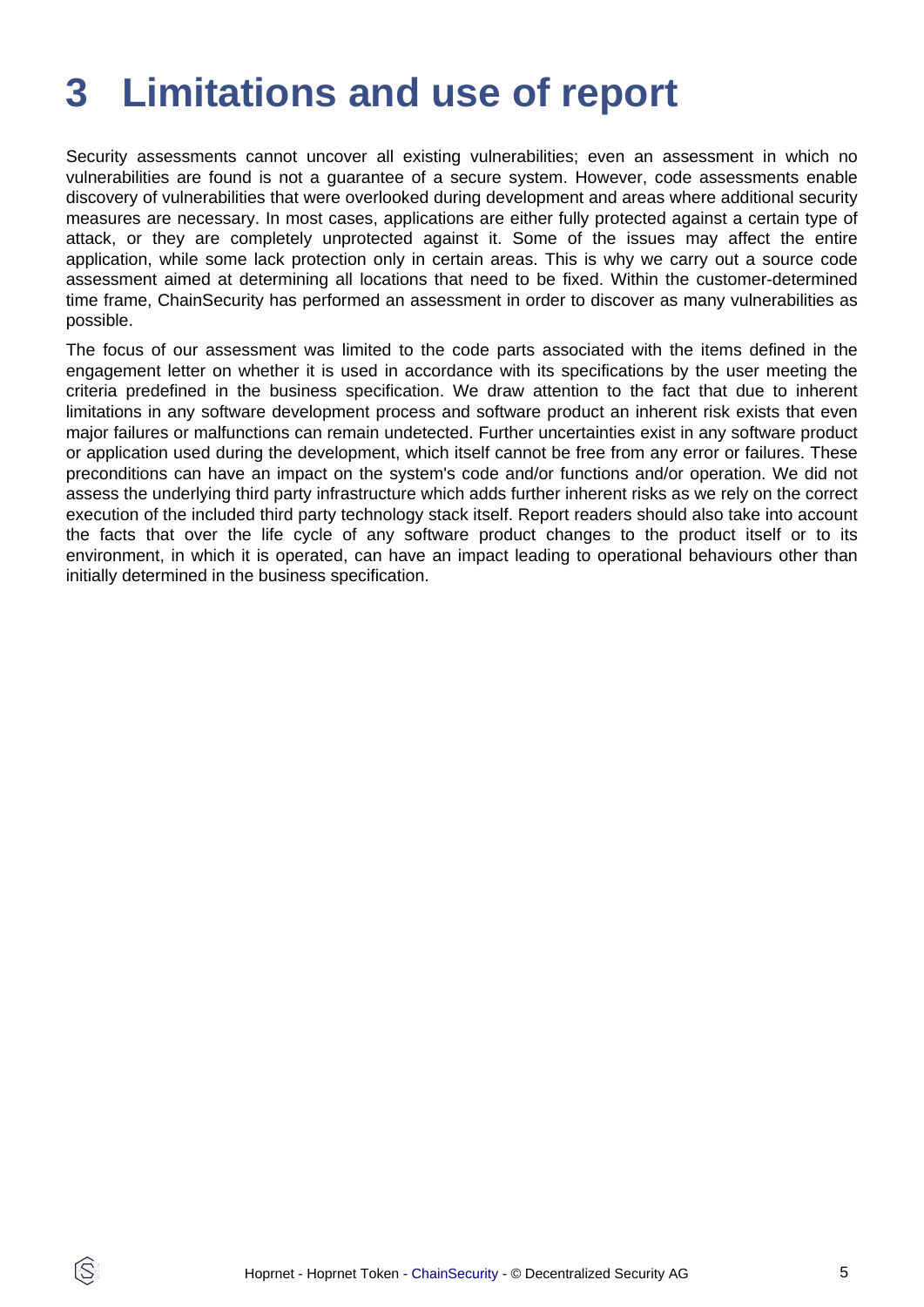# <span id="page-5-0"></span>**4 Terminology**

ĺS

For the purpose of this assessment, we adopt the following terminology. To classify the severity of our findings, we determine the likelihood and impact (according to the CVSS risk rating methodology).

- Likelihood represents the likelihood of a finding to be triggered or exploited in practice
- Impact specifies the technical and business-related consequences of a finding
- Severity is derived based on the likelihood and the impact

We categorize the findings into four distinct categories, depending on their severities. These severities are derived from the likelihood and the impact using the following table, following a standard risk assessment procedure.

| <b>Likelihood</b> | <b>Impact</b>   |             |               |
|-------------------|-----------------|-------------|---------------|
|                   | High            | Medium      | Low           |
| High              | <b>Critical</b> | High        | <b>Medium</b> |
| Medium            | <b>High</b>     | Medium      | Low           |
| LOW               | <b>Medium</b>   | $[$ Low $]$ | Low           |

As seen in the table above, findings that have both a high likelihood and a high impact are classified as critical. Intuitively, such findings are likely to be triggered and cause significant disruption. Overall, the severity correlates with the associated risk. However, every finding's risk should always be closely checked, regardless of severity.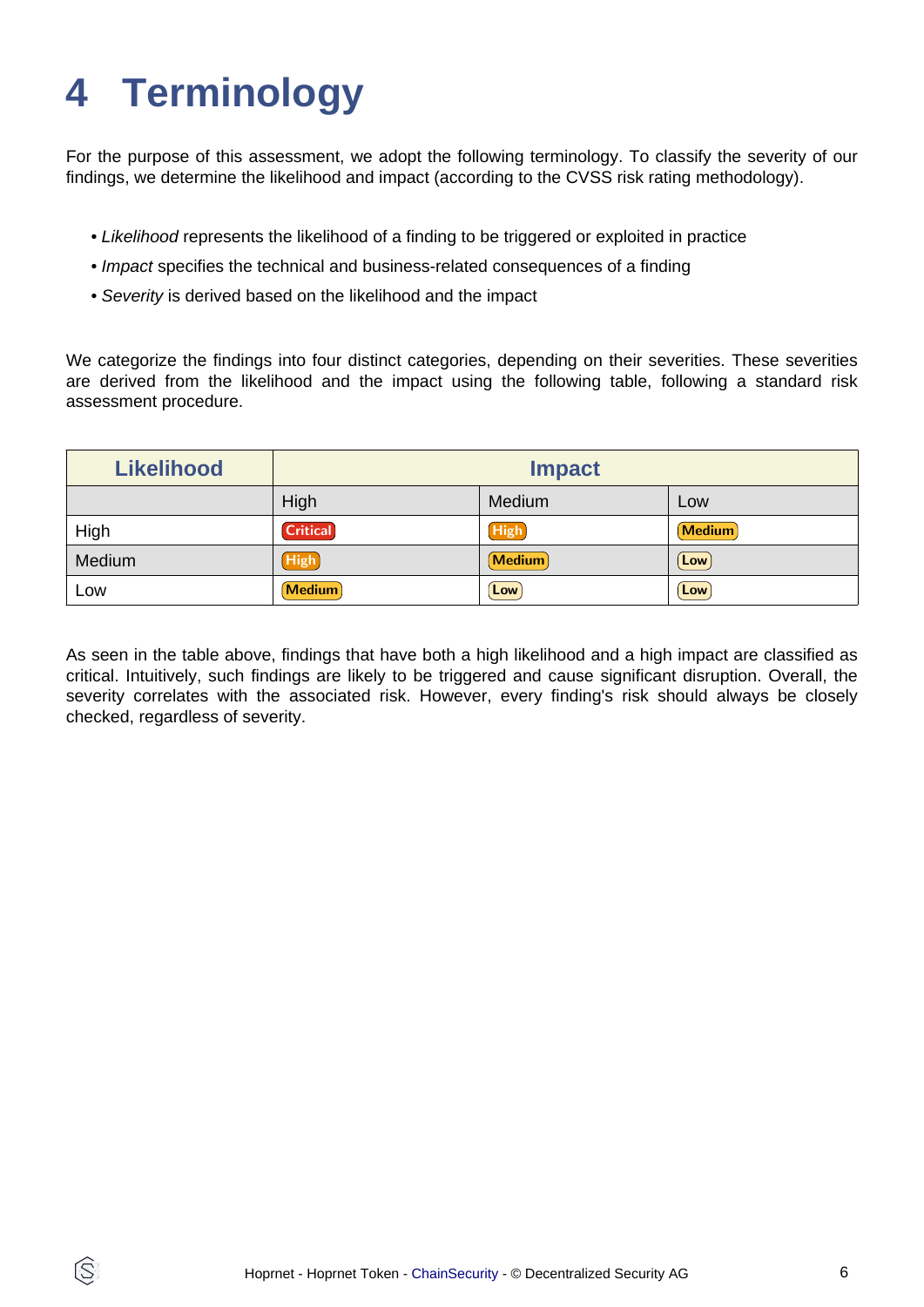# <span id="page-6-2"></span><span id="page-6-0"></span>**5 Findings**

In this section, we describe any open findings. Findings that have been resolved, have been moved to the [Resolved Findings](#page-7-1) section. All of the findings are split into these different categories:

- Security : Related to vulnerabilities that could be exploited by malicious actors
- Design : Architectural shortcomings and design inefficiencies
- Correctness : Mismatches between specification and implementation

Below we provide a numerical overview of the identified findings, split up by their severity.

| <b>Critical</b> -Severity Findings | Ü |
|------------------------------------|---|
| <b>High-Severity Findings</b>      | U |
| <b>Medium</b> -Severity Findings   |   |
| <b>Low</b> -Severity Findings      |   |

**• [Effects of Snapshotting at Every Block](#page-6-1) Risk Accepted** 

# <span id="page-6-1"></span>**5.1 Effects of Snapshotting at Every Block**

### Design **Low** Version 1 Risk Accepted

The HoprToken performs a state snapshot at every block. That has the following effects:

1. Significant extra gas costs for a token transfer compared to regular token implementations. Even if none of the callbacks are executed, there is an expected overhead of 69,400 gas compared to a regular ERC-20 token and 62,600 compared to a regular ERC-777 token.

Some addresses, e.g. HoprDistributor or exchange addresses will amass a considerable number of snapshots. This has two additional effects:

- 2. The overall contracts state size will be rather big. In case that ETH2.0 transitions to stateless clients, state proofs will be relatively large for all Hopr balances.
- 3. The gas cost of calling balanceOfAt for these contracts with many snapshots will continue to grow. However, as it only grows logarithmically it will foreseeably not reach a critical level. The impact of this is also determined by whether balanceOfAt is primarily intended for on-chain or off-chain use.

#### **Risk accepted:**

#### Hoprnet replied:

Due to our approach with our upcoming DAO contract, we require a snapshot on every block.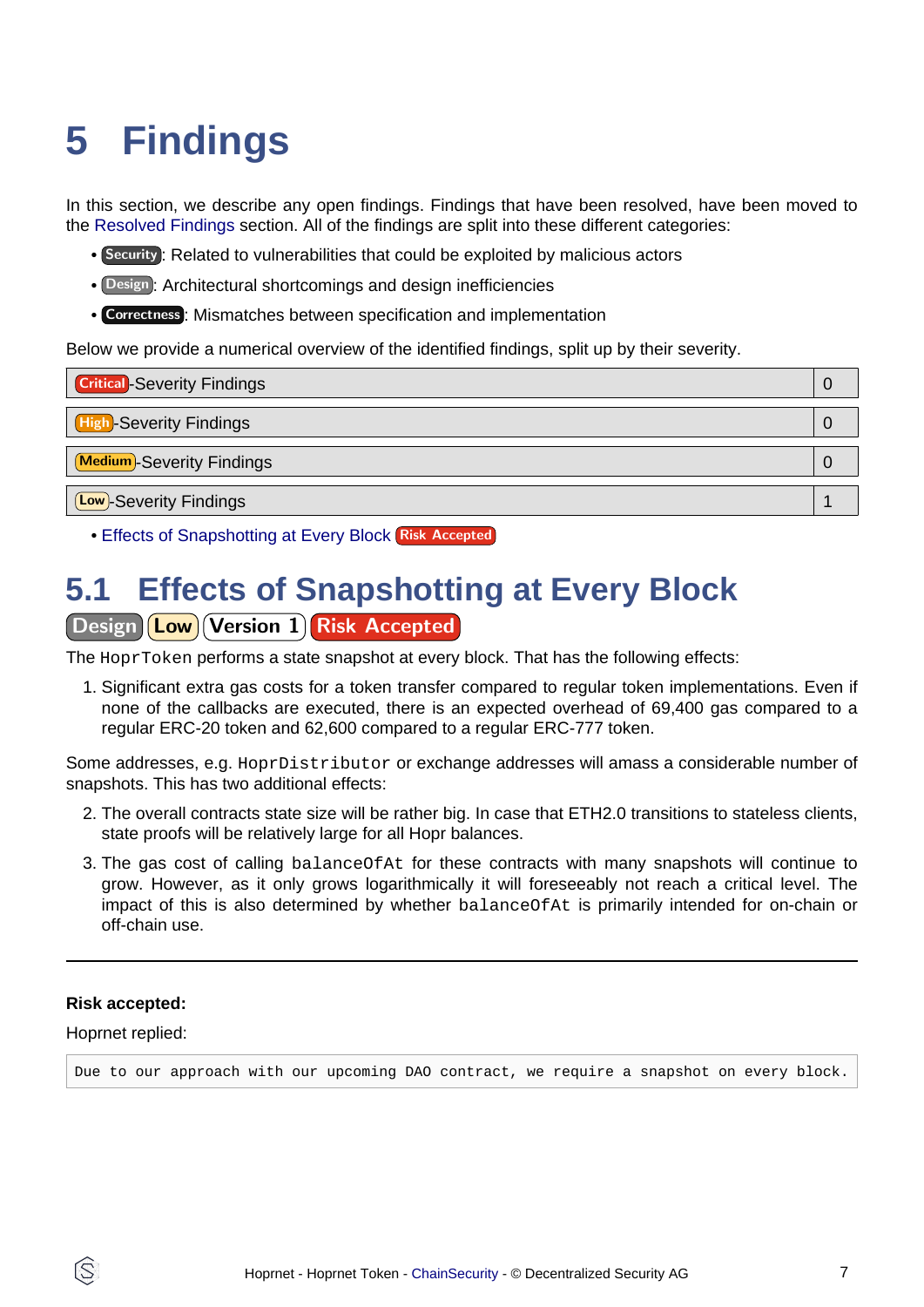# <span id="page-7-1"></span><span id="page-7-0"></span>**6 Resolved Findings**

Here, we list findings that have been resolved during the course of the engagement. Their categories are explained in the [Findings](#page-6-2) section.

Below we provide a numerical overview of the identified findings, split up by their severity.

| <b>Critical</b> -Severity Findings |  |
|------------------------------------|--|
|                                    |  |
| <b>High-Severity Findings</b>      |  |

- [Burn Function of HoprToken Can Cause Inconsistent Snapshot](#page-7-2) Code Corrected
- [Wrong Check in the HoprDistributor claim Function](#page-9-0) Code Corrected

Medium -Severity Findings 1

• [Miners Can Claim With Schedule Violation](#page-9-1) Code Corrected

#### Low -Severity Findings 5

- [Multiple Storage Writes](#page-10-0) Code Corrected
- [Redundant Condition Check in \\_valueAt](#page-10-1) Code Corrected
- [Snapshot Inefficiency](#page-11-0) Code Corrected
- [Superfluous Call to \\_beforeTokenTransfer](#page-11-1) Code Corrected
- [Timestamp Conversion Has Redundant Operation](#page-12-0) Code Corrected

## <span id="page-7-2"></span>**6.1 Burn Function of** HoprToken **Can Cause Inconsistent Snapshot**

**Correctness High Version 1 Code Corrected** 

The ERC777 has a \_beforeTokenTransfer hook that is called in the burn, transfer and mint functions. Also it introduced \_callTokensToSend and \_callTokensReceived functions that can call the interface implementations registered in ERC1820 registry. ERC777Snapshot utilizes \_beforeTokenTransfer to track the snapshots after each balance change. Due to the order of \_beforeTokenTransfer and \_callTokensReceived functions in the \_burn function, there is a possibility of reentrancy, that can cause the snapshots to be in an inconsistent state.

```
function burn(
     address from,
    uint256 amount,
    bytes memory data,
    bytes memory operatorData
)
     internal virtual
{
     require(from != address(0), "ERC777: burn from the zero address");
    address operator = _msgSender();
     _beforeTokenTransfer(operator, from, address(0), amount);
```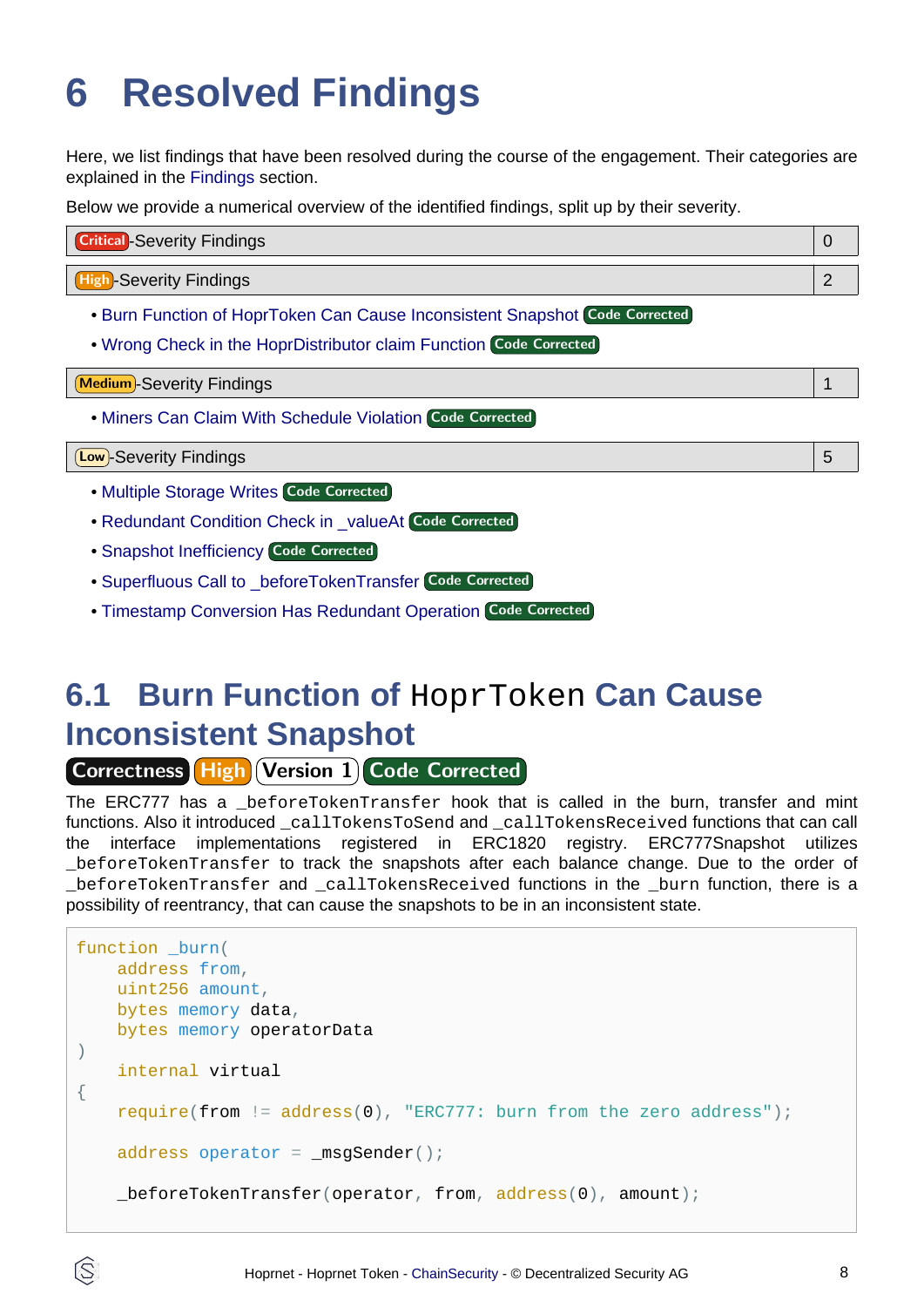

### **6.1.1 Attack scenario**

Attacker can register a IERC777Sender smart contract in the ERC1820 registry that will transfer Hopr Tokens to the attacker. When this transfer happens in the \_callTokensToSend from ERC1820 registered implementation, the snapshot will be overwritten again, using balanceOf value, that has not been yet updated.



In a trace example above, with green color marked balance updates and with yellow - snapshot updates. Due to dependency of snapshot updates depend on balance updates, the reentrancy issue arise. In the other ERC777 functions, such as the transfer function, where the \_callTokensToSend goes before any state updates, such a problem does not arise. To avoid the issue, the newly released OpenZeppelin contracts should be used.

#### **Code corrected:**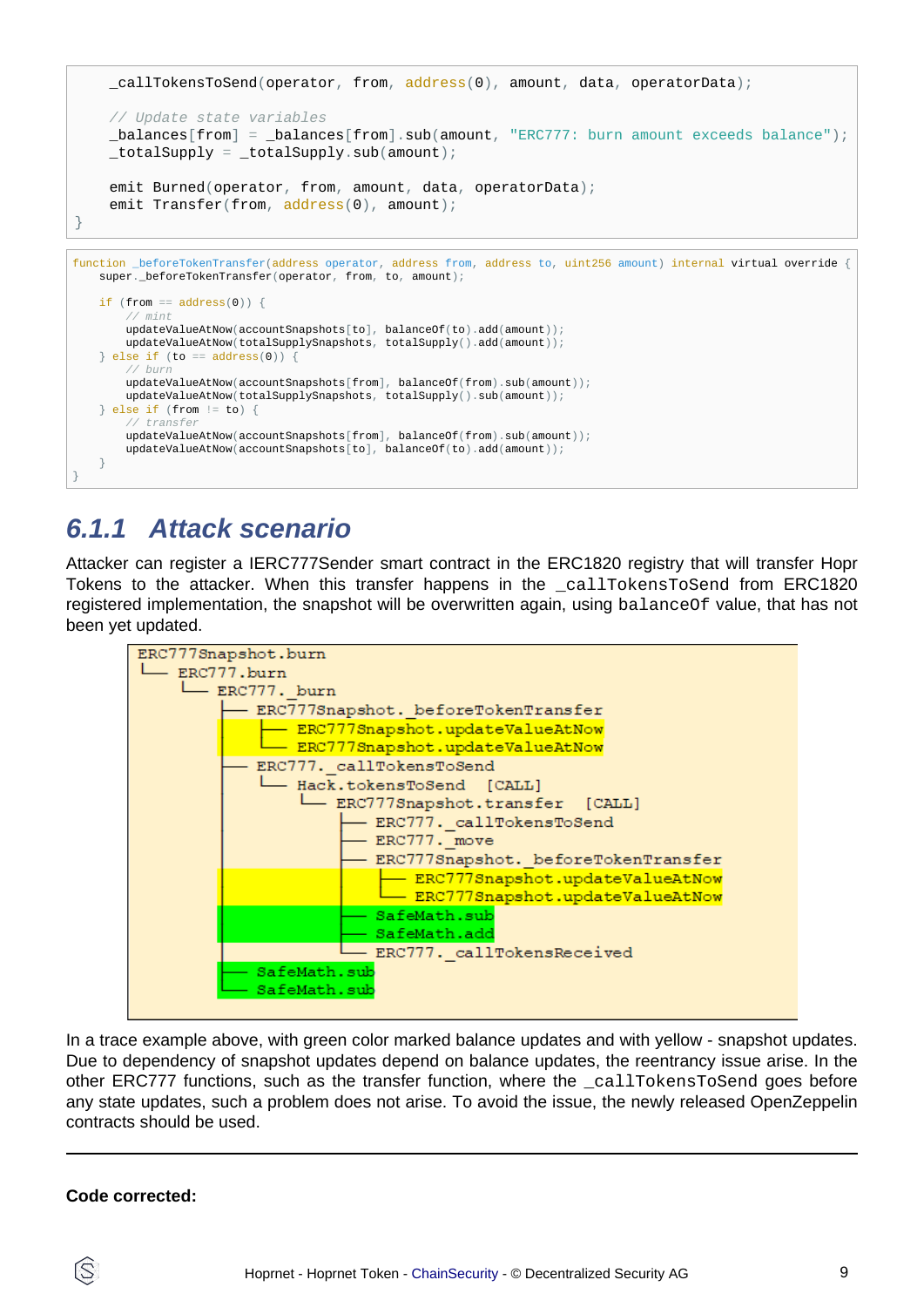The HoprToken now uses an OpenZeppelin ERC777 implementation that does not have a reentrancy vulnerability in its burn function. The snapshot is now updated after the external call.

## <span id="page-9-0"></span>**6.2 Wrong Check in the** HoprDistributor claim **Function**

**Security High Version 1 Code Corrected** 

The claim function of the HoprDistributor calls internal \_claim function that contains following code:

```
uint128 newClaimed = _addUint128(allocation.claimed, claimable);
// Trying to claim more than allocated
assert(clainable \leq newClaimed);
```
This assertion can only be violated if the \_addUint128 operation overflows. But check of overflow is already present in the addUint128. In addition, there are no checks for the newClaimed <= allocation.amount. The comment above the assertion also describes the intention.

#### **Code corrected:**

The assertion was rewritten. The new assertion checks that the value of newClaimed does not exceed the total allocated amount.

```
assert(newClaimed <= allocation.amount);
```
### <span id="page-9-1"></span>**6.3 Miners Can Claim With Schedule Violation** [Security] Medium] Version 1] Code Corrected

The claim function calls the \_getClaimable function to determine the amount users can claim depending on the elapsed periods.

```
for (uint256 i = 0; i < schedule.durations.length; i++) {
   uint128 scheduleDeadline = _{addUnit128(statTime, schedule.durations[i])};schedule deadline not passed, exiting
    if (scheduleDeadline > _currentBlockTimestamp()) break;
     // already claimed during this period, skipping
    if (allocation.lastClaim > scheduleDeadline) continue;
    claimable = _addUint128(claimable, _divUint128(_mulUint128(allocation.amount, schedule.percents[i]), MULTIPLIER));
}
```
At the end of claim execution, the allocation. last Claim is reassigned, to disable repetitive claims for the same period of the schedule.

```
allocation.lastClaim = _{\text{currentBlockTimestamp()}};
```
But if multiple claims will be send with block.timestamp equal to scheduleDeadline of some schedule period, multiple repetitive claims of this blocks will be possible. This will effectively allow the hackers to ignore the schedule. While this operation is hard to time right using regular transaction, miners can craft such transactions.

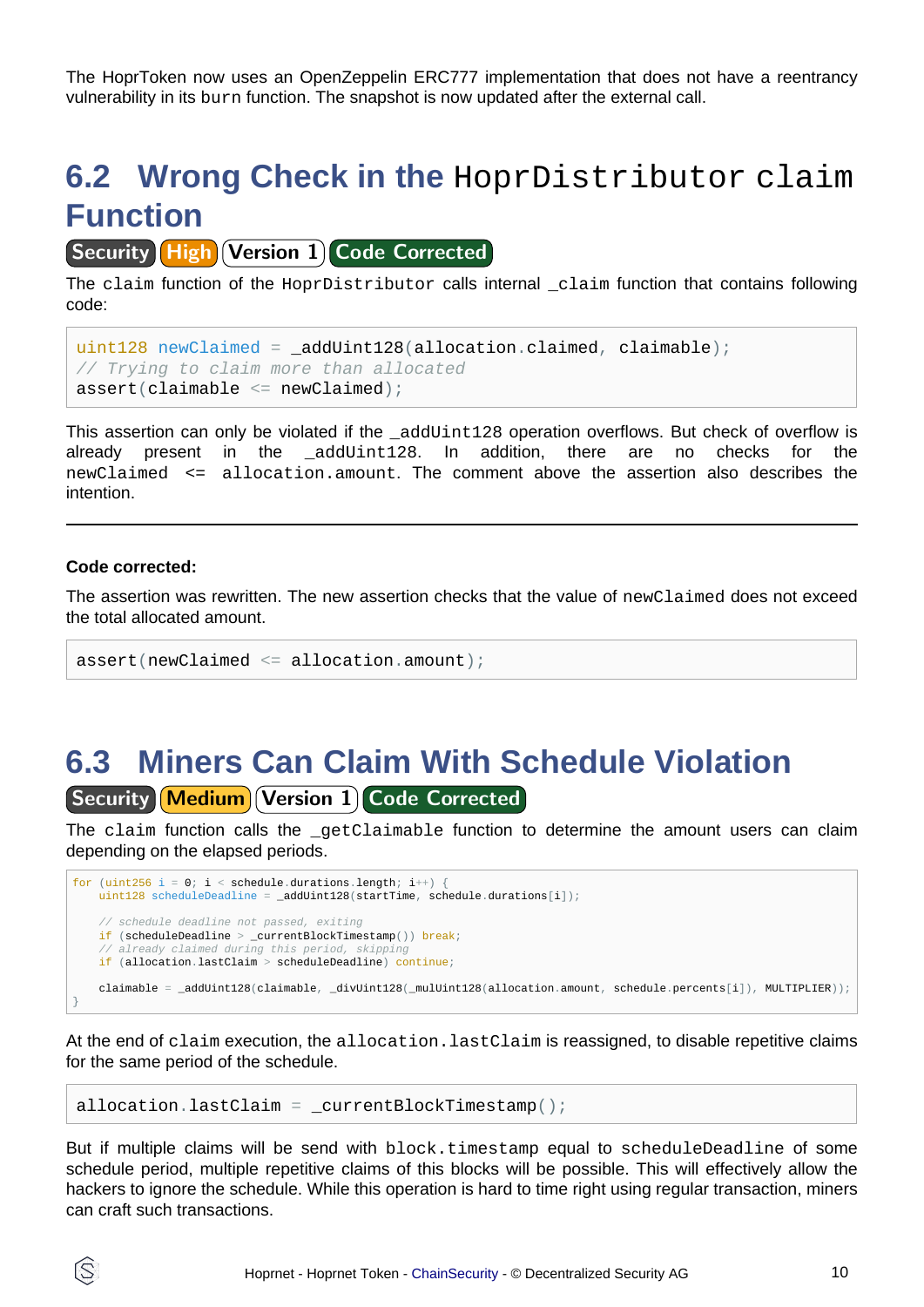Combined with nonexistent allocation.amount <= newClaimed check in claim function, this bug also allows to claim more than the allocated amount.

#### **Code corrected:**

The condition in the loop was rewritten. Now the equality case will be skipped and repetitive claims for the same periods of the schedule are not possible.

```
if (allocation.lastClaim >= scheduleDeadline) continue;
```
### <span id="page-10-0"></span>**6.4 Multiple Storage Writes**

Design Low Version 1 Code Corrected

The addAllocations function repeatedly writes to and reads from the totalToBeMinted storage variable. This incurs additional gas costs. Note, however, that the additional gas costs will be significantly lowered by the upcoming EIP-2929.

#### **Code corrected:**

A new variable \_totalToBeMinted was introduced. All repetitive operations are performed on it. Thus, gas is saved.

## <span id="page-10-1"></span>**6.5 Redundant Condition Check in \_valueAt**

### Design **Low** Version 1 Code Corrected

The functions balanceOfAt and totalSupplyAt of the HoprToken have following branching conditions:

```
if (
    (\text{accountSnapshots}[\text{downer}].length == 0) (accountSnapshots[_owner][0].fromBlock > _blockNumber)
) {
if (
     (totalSupplySnapshots.length == 0) ||
     (totalSupplySnapshots[0].fromBlock > _blockNumber)
) {
```
In addition, both of these public functions rely on internal  $\bar{v}$  valueAt function. Meanwhile the  $\bar{v}$  valueAt has following branching conditions:

```
if (snapshots.length == 0) return 0;
if (block < snapshots[0].fromBlock) {
```
Those conditions are redundant and will never be triggered.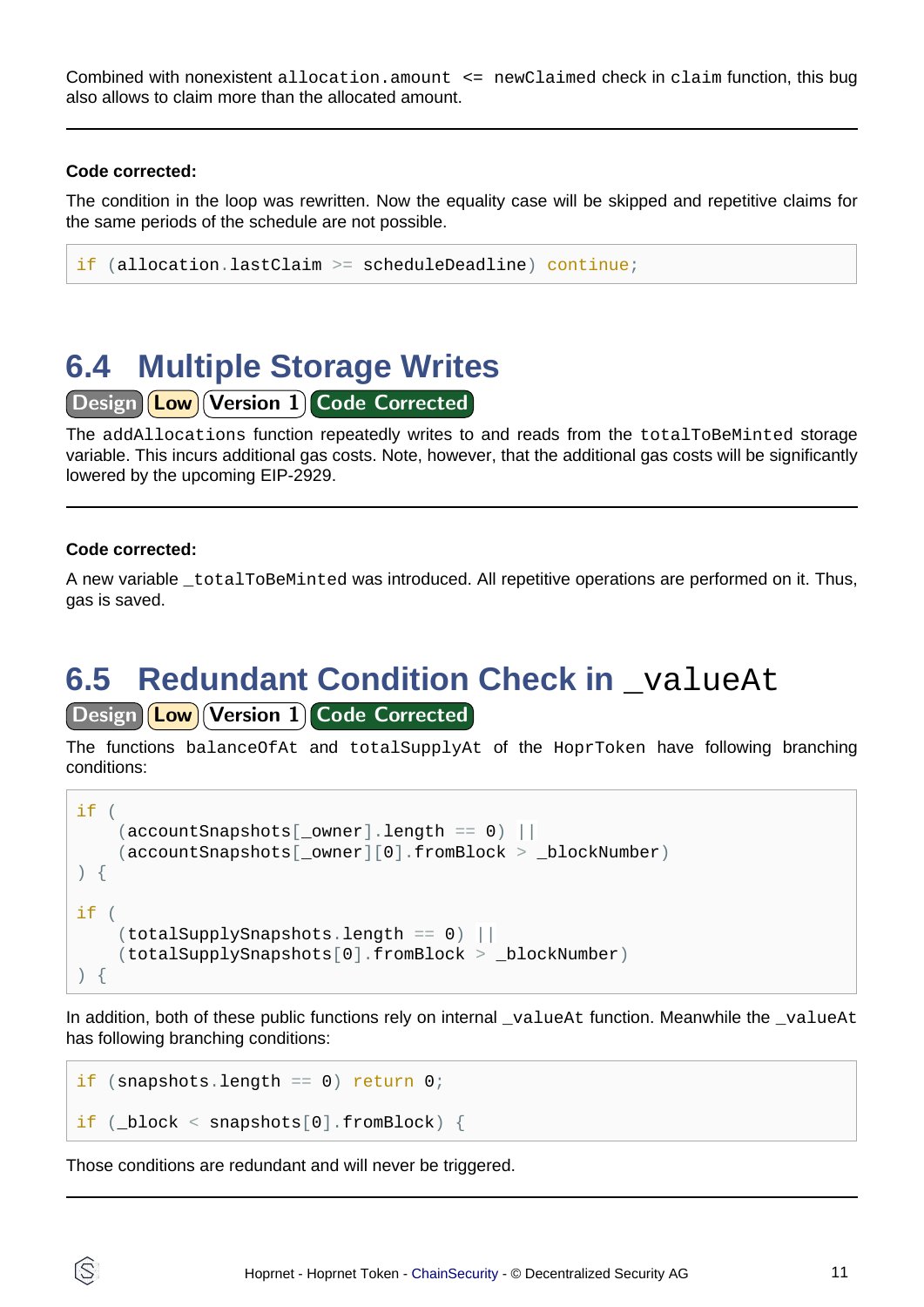#### **Code corrected:**

The checks are now performed only inside the \_valueAt function.

# <span id="page-11-0"></span>**6.6 Snapshot Inefficiency**

Design **Low** Version 1 Code Corrected

Hoprnet implemented the following binary search:

```
// Binary search of the value in the array
   uint256 min = 0;uint256 max = snapshots.length - 1iwhile (max > min) {
       uint256 mid = (max + min + 1) / 2iif (snapshots[mid] .fromBlock \leq - block)min = mid; } else {
           max = mid - 1;
 }
     }
    return snapshots[min].value;
```
In case the block number matches the block number of one of the snapshots, the implementation could be optimized. The equality case:

snapshots[mid].fromBlock == \_block

is not handled explicitly. Given that in this case, the result has already been found, there is no need for further unnecessary iterations.

#### **Code Corrected**:

The code was adjusted and now explicitly checks for equality:

```
uint256 midSnapshotFrom = snapshots[mid].fromBlock;
if (midSnapshotFrom == block) {
     return snapshots[mid].value;
```
Hence, the inefficiency is gone.

### <span id="page-11-1"></span>**6.7 Superfluous Call to** \_beforeTokenTransfer Design **Low** Version 1 Code Corrected

When overriding the empty parent function \_beforeTokenTransfer from the ERC777 template, super. beforeTokenTransfer gets called. This call has no effect as the parent is empty. Due to current state of Solidity compiler, this call will create unnecessary operations with no effects. Small amount of gas (+-30) will be wasted.

#### **Code corrected**: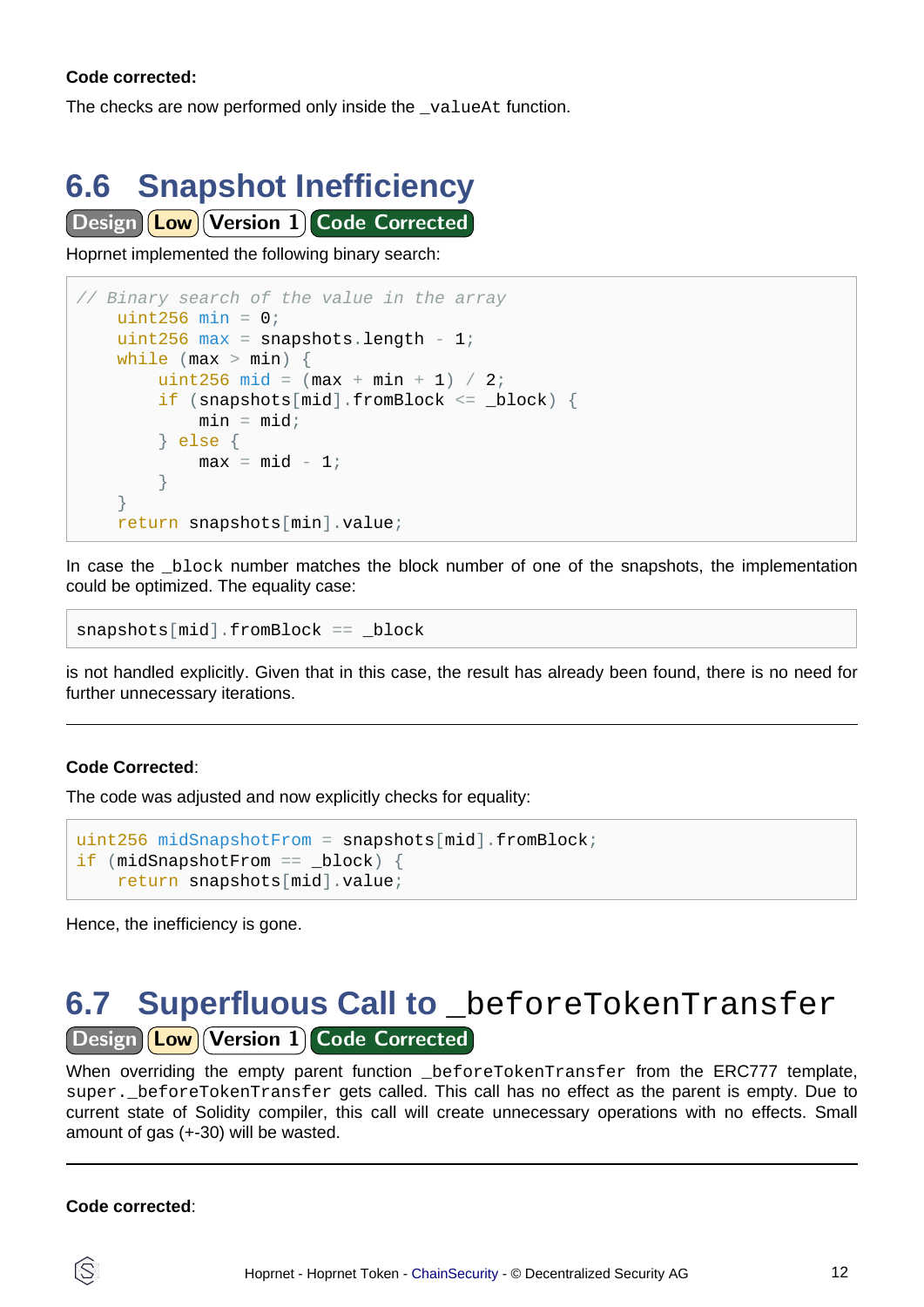The superfluous call to the super class was removed.

## <span id="page-12-0"></span>**6.8 Timestamp Conversion Has Redundant Operation**

Design **Low** Version 1 Code Corrected

Function currentBlockTimestamp has a modulo operation that can be dropped. The default behavior of solidity uint128(X) conversion achieves the same result and uses less gas.

```
function _currentBlockTimestamp() internal view returns (uint128) {
    // solhint-disable-next-line
    return uint128(block.timestamp % 2 ** 128);
}
```
#### **Code corrected:**

IS.

The superfluous modulo operation was removed.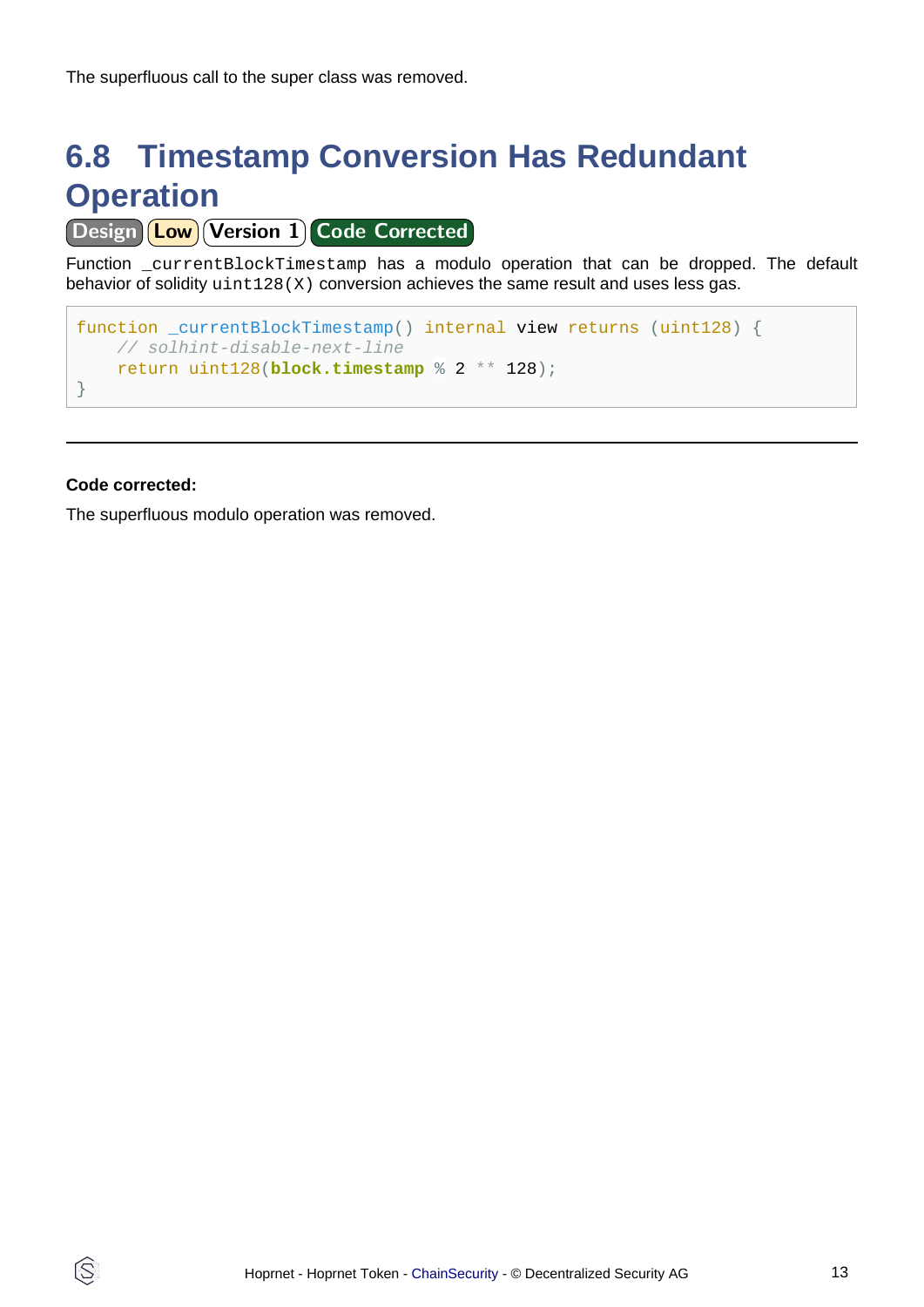# <span id="page-13-0"></span>**7 Notes**

We leverage this section to highlight potential pitfalls which are fairly common when working Distributed Ledger Technologies. As such technologies are still rather novel not all developers might yet be aware of these pitfalls. Hence, the mentioned topics serve to clarify or support the report, but do not require a modification inside the project. Instead, they should raise awareness in order to improve the overall understanding for users and developers.

## **7.1 ERC-20 Approve Race Condition**

### **Note Version 1**

The ERC-20 standard has a well-known race condition for the approve function if both the new and the old approval are non-zero. Hence, a lot implementations add increaseApproval and decreaseApproval functions which do not have this issue. The Hopr Token does not have such functions. Hence, it is up to users and using smart contracts to avoid the issue.

## **7.2 Floating Pragma**

#### **Note Version 1**

The solc version is fixed in the hardhat configuration to version 0.6.6. However, the files have a floating pragma.

Furthermore, please note the chosen compiler version 0.6.6 has five known bugs.

### **7.3 Ownership Cannot Be Atomically Transferred** Note Version 1

The specification says:

allow admin to transfer or revoke their ownership

There is no classical role transfer function inside the contract. The admin can add a new admin and later revoke itself, but not perform an atomic role transfer.

## **7.4 Schedules Are Specified Using UTF-8 Strings Note Version 1**

The distribution schedules are addressed using UTF-8 strings. UTF-8 strings have well-known security implications, such as characters that look identical to humans, but have a different byte representation or inverse character order. Hence, calls like addAllocations could theoretically be referencing a different schedule than expected.

However, as all of the functions setting up allocations can only be executed by the administrators, there is fairly low risk.

## **7.5 Theoretical Overflow in Binary Search Note Version 1**